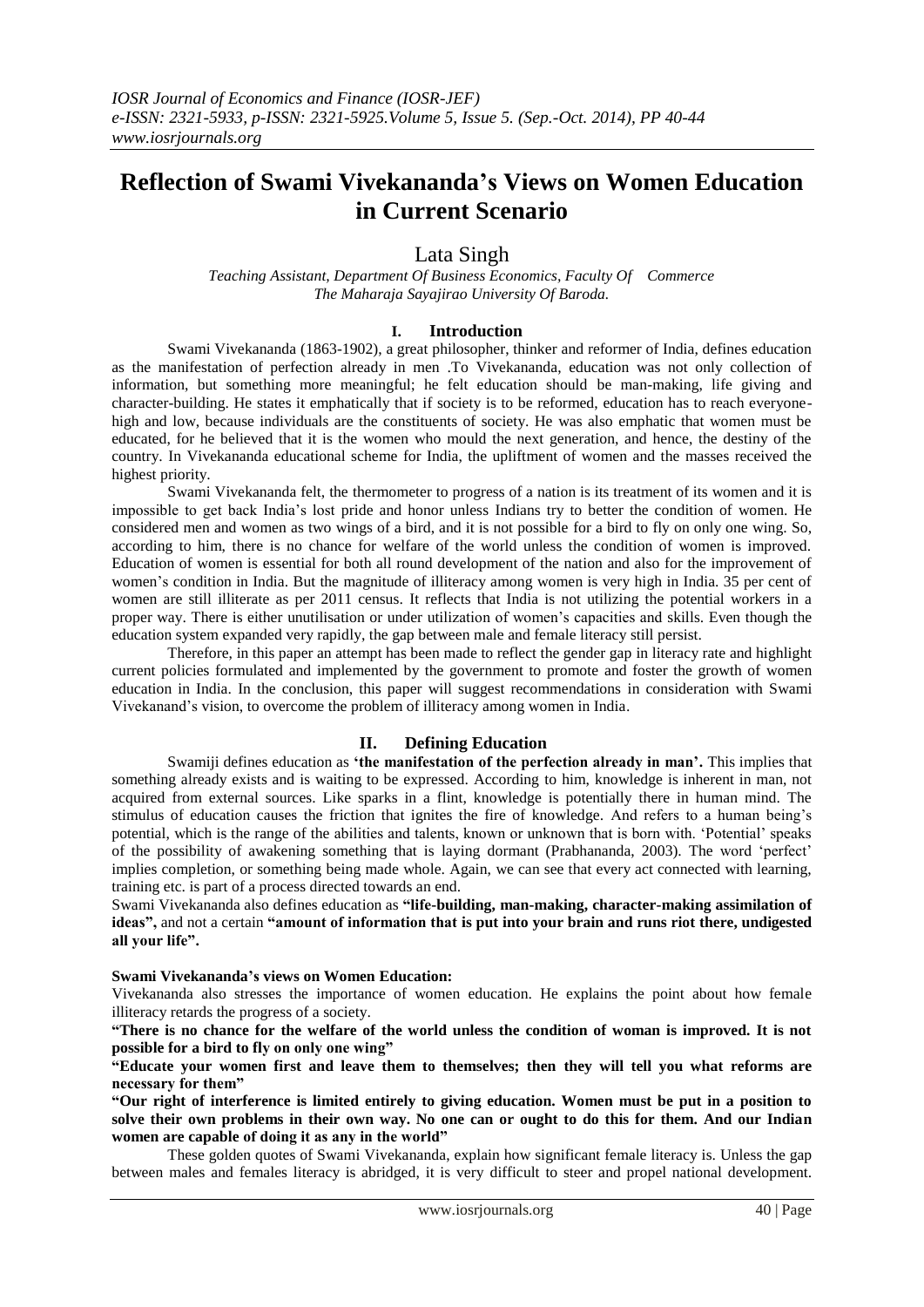Vivekananda realized that right type of education is very important for females in our country because once they get right type of education they will be in a position to solve their own problems. He had suggested introducing subjects like sewing, nursing, culinary art, etc because he believed that women should be imparted training emphasizing skill enhancement. Then, his intention and focus was on vocational skills and training, the dynamics of which changes with time and technology and also way of living.

Vivekananda strongly believes that there is a huge difference in the attitude of Indian men and their western counterparts. Indian men believe that the women are born to please them. The real Shakti-worshipper is he who knows that God is the omnipresent force in the universe, and sees in women the manifestation of that force. In America men look upon their women in this light and treat their women as well as can be desired, and hence they are so prosperous, so learned, so free and so energetic.

#### **The men and the women are the two wheels of the society. If one of the two falls defective, the society cannot make progress. Hence we need education for the females as we need for the males. Constitution of India**

The Article 21-A in the Constitution of India provides free and compulsory education of all children in the age group of six to fourteen years as a Fundamental Right in such a manner as the State may, by law, determine. The Right of Children to Free and Compulsory Education (RTE) Act, 2009, which represents the consequential legislation envisaged under Article 21-A, means that every child has a right to full time elementary education of satisfactory and equitable quality in a formal school which satisfies certain essential norms and standards. The Article 15 of the Constitution of India prohibits any discrimination on grounds of sex (Constitution of India Article 15(1) (3)).

The Article 26 of Declaration of the Universal Declaration of Human Right declares:

―Everyone has the right to education. Education shall be free, at least in the elementary and fundamental stages. Elementary education shall be compulsory. Technical and Professional education shall be made generally available and higher education shall be equally accessible to all on the basis of merit."

This Right is also repeated in the UN Declaration of the Right of the Child which seeks to ensure. ―Right to Free and Compulsory Education at least in the elementary stages and education to promote general culture, abilities, judgment and sense of responsibility to become a useful member of society and opportunity to recreation and play to attain the same purpose as of education."

# **III. After Independence:**

After India attained independence in 1947, the University Education Commission was created to recommend suggestions to improve the quality of education. However, their report spoke against female education, referring to it as: "Women's present education is entirely irrelevant to the life they have to lead. It is not only a waste but often a definite disability."

In 1958, a national committee on women's education was appointed by the then government, and most of its recommendations were accepted. The crux of its recommendations was to bring female education on the same footing as offered for boys.

Soon afterward, committees were created that talked about equality between men and women in the field of education. For example, one committee on differentiation of curricula for boys and girls (1959) recommended equality and a common curriculum at various stages of their learning. Further efforts were made to expand the education system, and the Education Commission was set up in 1964, which largely talked about female education, which recommended a national policy to be developed by the government. This occurred in 1968, providing increased emphasis on female education.

#### **Present Position of Women education in India**

In Independent India, education acquired special significance and has been supported by the government from time to time through its policies and programmes. Therefore, in recent years the Education system has expanded rapidly. But still a large number of women are in dark and the gender gap in literacy rate remains startling by its presence. The following facts and figures throw light on the criticality of the problem which is a harsh reality and demonstrate that we have a herculean task ahead.

| $1400x1$ , $200x140$ , $1400$ , $1100x1$ , $1201$ , $2011$ |                |              |                |                    |  |  |  |  |  |  |
|------------------------------------------------------------|----------------|--------------|----------------|--------------------|--|--|--|--|--|--|
| Year                                                       | <b>Persons</b> | <b>Males</b> | <b>Females</b> | Male Female Gap in |  |  |  |  |  |  |
|                                                            |                |              |                | Literacy rate      |  |  |  |  |  |  |
| 1951                                                       | 18.33          | 27.16        | 8.86           | 18.30              |  |  |  |  |  |  |
| 1961                                                       | 28.30          | 40.40        | 15.35          | 25.05              |  |  |  |  |  |  |
| 1971                                                       | 34.45          | 45.96        | 21.97          | 23.98              |  |  |  |  |  |  |
| 1981                                                       | 43.57          | 56.38        | 29.76          | 26.62              |  |  |  |  |  |  |
| 1991                                                       | 52.21          | 64.13        | 39.29          | 24.84              |  |  |  |  |  |  |
| 2001                                                       | 64.84          | 75.26        | 53.67          | 21.59              |  |  |  |  |  |  |
| 2011                                                       | 74.04          | 82.14        | 65.46          | 16.68              |  |  |  |  |  |  |

**Table1: Literacy rates in India (1951-2011)**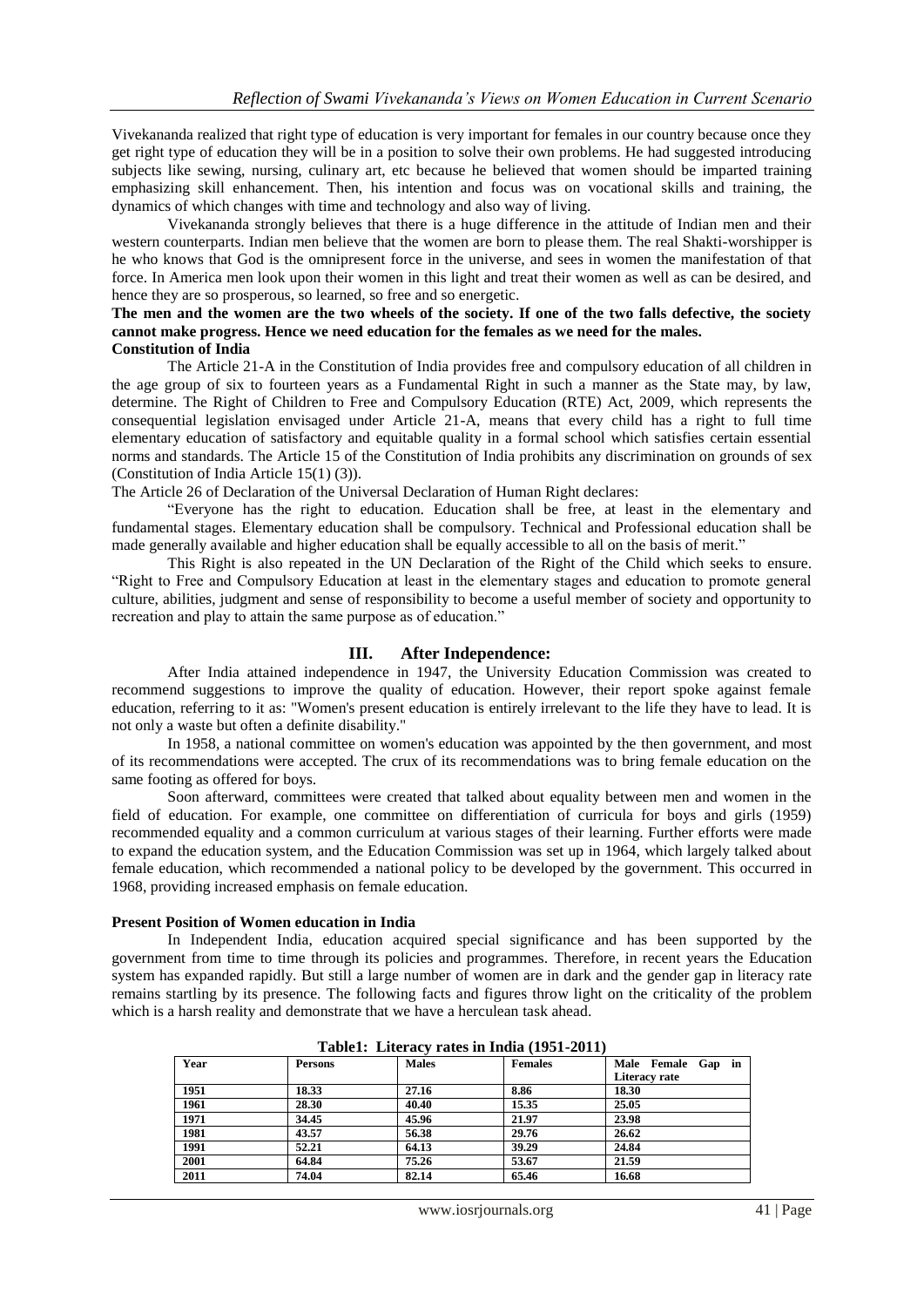**Source: Census of India** (\*Literacy rate for year 1951 relates to population aged 5 years and above.)

According to the census of 2011, "Every person above the age of 7 years who can read and write in any language is said to be literate". According to this criterion the Literacy Rate in India is around 74%.

Table 1 shows the Percentage of Literacy rates among males and females in India. The gap which was 18.30 per cent in 1951 increased to 25.05 percent in 1961 and 26.62 percent in 1981. After 1991, there was a slow decrease in the gap as the literacy rate among women started increasing gradually due to interventions taken by the government.

The Gap of 21.59 percentage points recorded between male and female literacy rates in 2001 census has reduced to 16.68 percentage points by 2011-12. The 2011 census report indicates that literacy among women as only 65.46 per cent which is much lower to national average i.e. 74.04 per cent. Gender inequality in education is proved by the fact that the literacy rate for the women is only 65.46% against 82.14% of men as per 2011 Census. Though there is tremendous increase in the female literacy rate after independence, the gap between male and female literacy rate is declining very slowly.

| Rank                    | <b>India/state/Union Territory#</b> | <b>Female Literacy rate</b> |
|-------------------------|-------------------------------------|-----------------------------|
| $\mathbf{1}$            | Kerala                              | 91.98                       |
| $\overline{2}$          | <b>Mizoram</b>                      | 89.40                       |
| $\overline{\mathbf{3}}$ | Lakshadweep#                        | 88.25                       |
| $\overline{\mathbf{4}}$ | <b>Tripura</b>                      | 83.15                       |
| $\overline{5}$          | Goa                                 | 81.84                       |
| 6                       | Andaman & Nicobar Island #          | 81.84                       |
| $\overline{7}$          | Chandigarh#                         | 81.38                       |
| 8                       | Puducherry#                         | 81.22                       |
| $\overline{9}$          | <b>NCT</b> of Delhi#                | 80.93                       |
| 10                      | Daman & Diu #                       | 79.59                       |
| 11                      | <b>Nagaland</b>                     | 76.69                       |
| 12                      | <b>Himachal Pradesh</b>             | 76.60                       |
| 13                      | <b>Sikkim</b>                       | 76.43                       |
| 14                      | Maharashtra                         | 75.48                       |
| 15                      | <b>Tamil Nadu</b>                   | 73.86                       |
| 16                      | Meghalaya                           | 73.78                       |
| 17                      | <b>Manipur</b>                      | 73.17                       |
| 18                      | Punjab                              | 71.34                       |
| 19                      | <b>West Bengal</b>                  | 71.16                       |
| 20                      | Gujarat                             | 70.73                       |
| $\overline{21}$         | <b>Uttarakhand</b>                  | 70.70                       |
| 22                      | <b>Karnataka</b>                    | 68.13                       |
| 23                      | Assam                               | 67.27                       |
| 24                      | Harvana                             | 66.77                       |
| 25                      | Dadra & Nagar Haveli#               | 65.93                       |
| 26                      | <b>Orissa</b>                       | 64.36                       |
| $\overline{27}$         | Chhattisgarh                        | 60.59                       |
| 28                      | <b>Madhya Pradesh</b>               | 60.02                       |
| 29                      | <b>Andhra Pradesh</b>               | 59.74                       |
| $\overline{30}$         | <b>Arunachal Pradesh</b>            | 59.57                       |
| 31                      | <b>Uttar Pradesh</b>                | 59.26                       |
| $\overline{32}$         | Jammu & Kashmir                     | 58.01                       |
| 33                      | <b>Jharkhand</b>                    | 56.21                       |
| $\overline{34}$         | <b>Bihar</b>                        | 53.33                       |
| 35                      | Rajasthan                           | 52.66                       |
|                         | All India                           | 65.46%                      |

**Table2: Ranking of States and Union Territories by Female literacy rate: 2011**

 **Source: Census of India-2011**

Table 2 shows Ranking of States and Union Territories by Female literacy rate in 2011. The female literacy rate had an average of 65.46% in all India basis in 2011 census the high literacy rate is 91.98% in Kerala and least literacy rate is 52.66% in Rajasthan in 2011 census. According to scholars, the major factor behind the improvement in the social and economic status of women in Kerala is literacy.

**Table 3: Gender wise Literacy rate in Rural- urban areas**

|       |        | <b>Rural</b> |        |               | Urban |               |        | <b>Total</b> |        |  |
|-------|--------|--------------|--------|---------------|-------|---------------|--------|--------------|--------|--|
| India | Person | Male         | Female | <b>Person</b> | Male  | <b>Female</b> | Person | Male         | Female |  |
| 2001  | 58.74  | 70.70        | 46.13  | 79.92         | 86.27 | 72.86         | 64.84  | 75.26        | 53.67  |  |
| 2011  | 67.77  | 77.15        | 57.93  | 84.11         | 88.76 | 79.11         | 74.04  | 82.14        | 65.46  |  |

**Source: Census of India 2001 & 2011**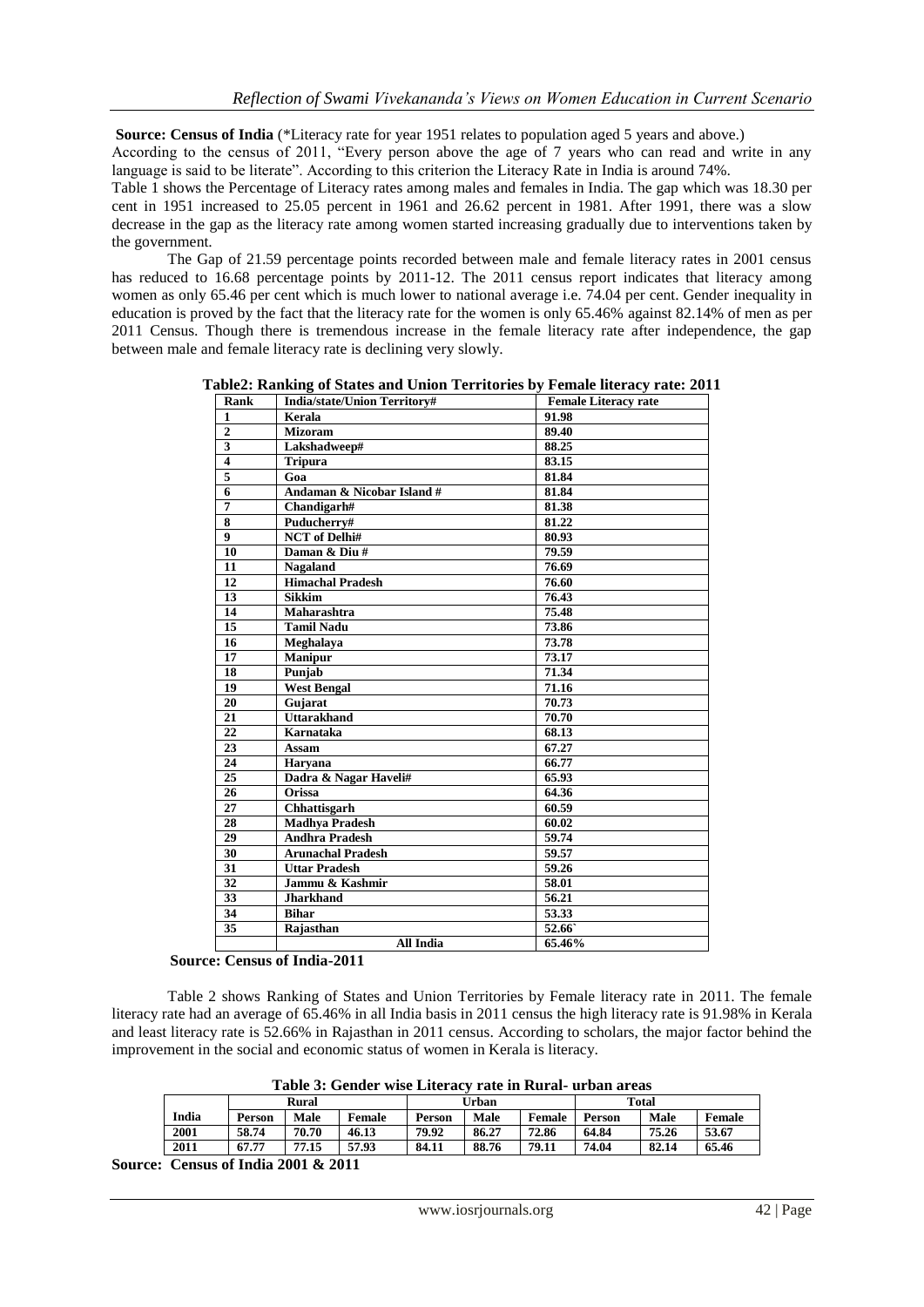Table 3 compares the gender wise literacy rate in rural and urban area in 2001 & 2011. The literacy rate went up from 64.84% in 2001 to 74.04% in 2011showing an increase of 9.21%. Female literacy in 2001 stood at 53.67%, it has gone up to 65.46% in 2011. The male literacy in comparison rose from 75.26% to 82.14%. The data shows that the improvement in female literacy is more than males in both rural and urban, during the decade 2001-2011 which represent women's are growing well in the last 10 years.

The gender gap in literacy has come down from 24.57 in 2001 to 19.22 in 2011 in rural areas and from 13.41 in 2001 to 9.65 in 2011 in urban areas. And the gap between the literacy rate in urban and rural areas is also declined from 21.18 percentage in 2001 to 16.34 percentage in 2011.

## **Factors Responsible for Low Literacy Rates among Women:**

In spite of various plans and policies formulated and implemented by Indian govt. to eradicate illiteracy from our country, especially among women, the gap between male and female literacy still persist. In this context, the Factors responsible for low female literacy rate in India are identified and listed below:

- Gender bias in the curriculum (female characters being depicted as weak & helpless)
- Social discrimination and economic exploitation.
- Occupation of girl child in domestic chores.
- Low enrollment of girls in schools.
- Low retention rate and high dropout rate.
- Deprived of access to information and alienated from decision-making processes.
- Shortage of female teachers in schools.
- Schools established in faraway places etc.
- Inadequate school facilities (such as sanitary facilities etc).
- Rapid growth of population which leads to the neglect of girl child and put more emphasis on the boy education.
- women is considered as liability who will one time get married and will not contribute to the economic and social development.

# **IV. Current policies**

Before and after Independence, India has been taking active steps towards women's status and education. The 86th Constitutional Amendment Act, 2002, has been a path breaking step towards the growth of education, especially for females. According to this act, elementary education is a fundamental right for children between the ages of 6 and 14. The government has undertaken to provide this education free of cost and make it compulsory for those in that age group. This undertaking is more widely known as Sarva Shiksha Abhiyan (SSA).

Since then, the SSA has come up with many schemes for inclusive as well as exclusive growth of Indian education as a whole, including schemes to help foster the growth of female education. The major schemes are the following:

- **Mahila Samakhya Programme**: This programme was launched in 1988 as a result of the New Education Policy (1968). It was created for the empowerment of women from rural areas especially socially and economically marginalized groups. When the SSA was formed, it initially set up a committee to look into this programme, how it was working and recommends new changes that could be made.
- **Kasturba Gandhi Balika Vidyalaya Scheme (KGBV):** This scheme was launched in July, 2004, to provide education to girls at primary level. It is primarily for the underprivileged and rural areas where literacy level for females is very low. The schools that were set up have 100% reservation: 75% for backward class and 25% for BPL (below Poverty line) females.
- **National Programme for Education of Girls at Elementary Level (NPEGEL):** This programme was launched in July, 2003. It was an incentive to reach out to the girls who the SSA was not able to reach through other schemes. The SSA called out to the "hardest to reach girls". This scheme has covered 24 states in India. Under the NPEGEL, "model schools" have been set up to provide better opportunities to girls.

The very first step towards women education and empowerment is to achieve the desired literacy rate. At the same time a notable reconsideration needs to be made regarding imparting an enhancement of certain vocational skills as visualized by Swami Vivekananda.

### **V. Recommendations:**

Some recommendations to promote and foster the women's education in India:

- Involving women's group like self help groups to promote women's literacy.
- Providing free and compulsory education for all girls up to 20 yrs.